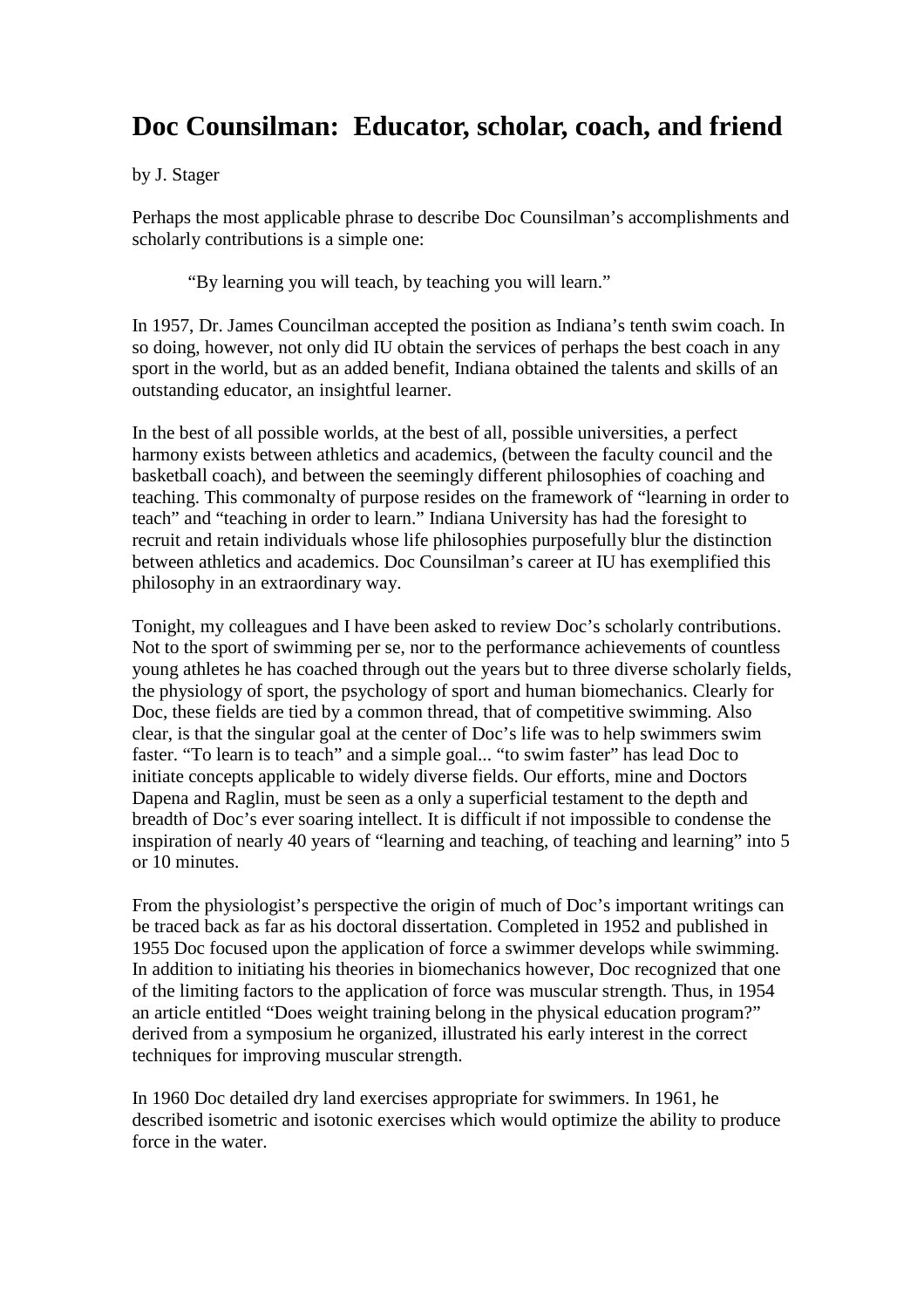These lines of inquiry were developed further by a series of articles leading to the highly important description of Bernoulii's principles in swimming. Doc recognized that force per se is only one component of what the physicist refers to as "work". Work being equal to a "force multiplied by the displacement." The problem, Doc recognized, was in the identification of hand displacement. Through hours of underwater photography and careful observation, it wasn't long before he realized that rather than how much work was done, it was actually how much work could be done in a limited amount of time that was crucial. In the physicists' world this is defined as "POWER". Beginning in 1976, Doc published a series of landmark articles entitled "Power what is it and how to use it" and "Fast exercises for fast muscles and faster athletes." In 1977 he authored "Speed: the third dimension in exercise?" and again in 1977 he published "Swimming Power."

In the early 80s Doc raised the level of sophistication another notch higher. He proposed that although speed and power were important, it was actually an increase in the two throughout the length of hand displacement that was critical. In 1981 he authored, "The importance of hand speed and acceleration in swimming the crawl stroke" and in 1983, " Hand speed and acceleration. A scientific approach to the sport of swimming."

It has been said that "the eye sees only what the mind is prepared to comprehend." (R. Davies). Thus, in parallel with his recognition of the importance of hand force, power and acceleration, Doc developed a number of training devices which would optimize the development of these attributes in swimmers. In the mid sixties he wrote upon and developed and patented several isometric exercise devices. As the factors involved in limiting force through out the hand displacement became obvious, he developed several pieces of equipment which provided isokinetic, or "accommodating resistance." He wrote articles upon the physiological factors associated with speed. He communicated and exchanged ideas with top sport scientists in the world, not withstanding Dr. David Costill of Muncie IN (with us here tonight). This work culminated in 1979 with the development and patenting of the biokinetic bench. This device allowed both acceleration and accommodating resistance throughout the range of hand motion. A true example of "learning and by so doing teach."

In the mean time... in the mean time ...as Marge says...Doc and I somehow found the time to conceive four children... in truth perhaps this was the actual inspiration for Doc's theories on the importance of speed.

In another area of interest and in anticipation of the Olympics in Mexico City, Doc authored a paper entitled "Effect of altitude upon swim performance." Followed in 1975 by a paper which continues to stimulate scientific inquiry and debate "Hypoxic and other methods of training evaluated." While for the better part of the last decade Doc's theories upon hypoxic training were criticized, the latest articles upon this subject vindicate his hypothesis as essentially correct. It would appear that it has taken fifteen years for the technology to become available to completely test Doc's proposal.